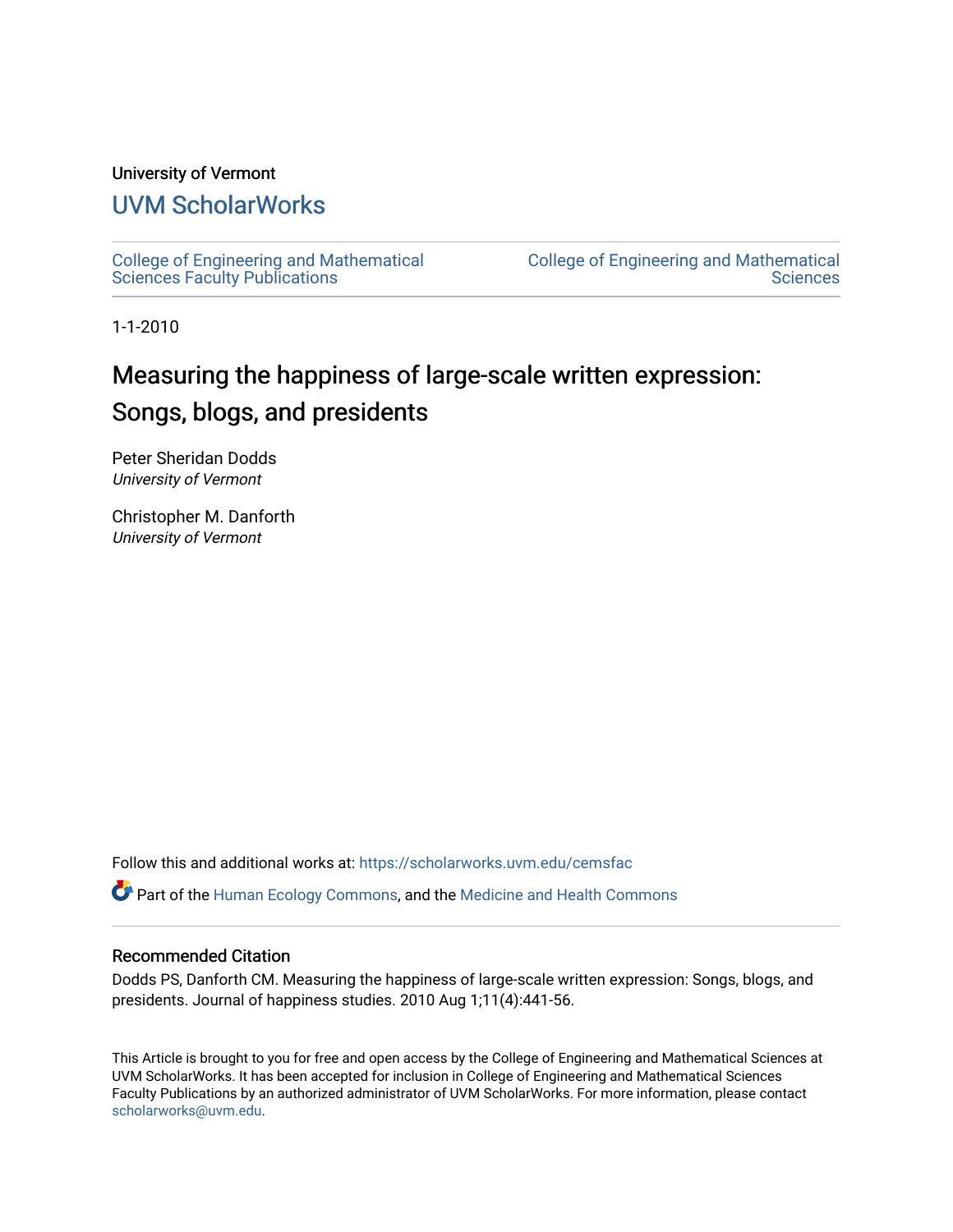RESEARCH PAPER

## Measuring the Happiness of Large-Scale Written Expression: Songs, Blogs, and Presidents

Peter Sheridan Dodds · Christopher M. Danforth

Published online: 17 July 2009 © The Author(s) 2009. This article is published with open access at Springerlink.com

Abstract The importance of quantifying the nature and intensity of emotional states at the level of populations is evident: we would like to know how, when, and why individuals feel as they do if we wish, for example, to better construct public policy, build more successful organizations, and, from a scientific perspective, more fully understand economic and social phenomena. Here, by incorporating direct human assessment of words, we quantify happiness levels on a continuous scale for a diverse set of large-scale texts: song titles and lyrics, weblogs, and State of the Union addresses. Our method is transparent, improvable, capable of rapidly processing Web-scale texts, and moves beyond approaches based on coarse categorization. Among a number of observations, we find that the happiness of song lyrics trends downward from the 1960s to the mid 1990s while remaining stable within genres, and that the happiness of blogs has steadily increased from 2005 to 2009, exhibiting a striking rise and fall with blogger age and distance from the Earth's equator.

Keywords Happiness · Hedonometer · Measurement · Emotion · Written expression · Remote sensing - Blogs - Song lyrics - State of the Union addresses

#### 1 Introduction

The desire for well-being and the avoidance of suffering arguably underlies all behavior (Argyle [2001;](#page-14-0) Layard [2005;](#page-15-0) Gilbert [2006](#page-15-0); Snyder and Lopez [2009\)](#page-16-0). Indeed, across a wide range of cultures, people regularly rank happiness as what they want most in life (Argyle [2001;](#page-14-0) Layard [2005;](#page-15-0) Lyubomirsky [2007](#page-15-0)) and numerous countries have attempted to introduce indices of well-being, such as Bhutan's National Happiness Index. Such a focus is not new: Plato held that achieving eudaimonia (flourishing) was an individual's true goal

P. S. Dodds ( $\boxtimes$ ) · C. M. Danforth ( $\boxtimes$ )

Department of Mathematics and Statistics, Vermont Advanced Computing Center, Complex Systems Center, University of Vermont, Burlington, VT, USA e-mail: peter.dodds@uvm.edu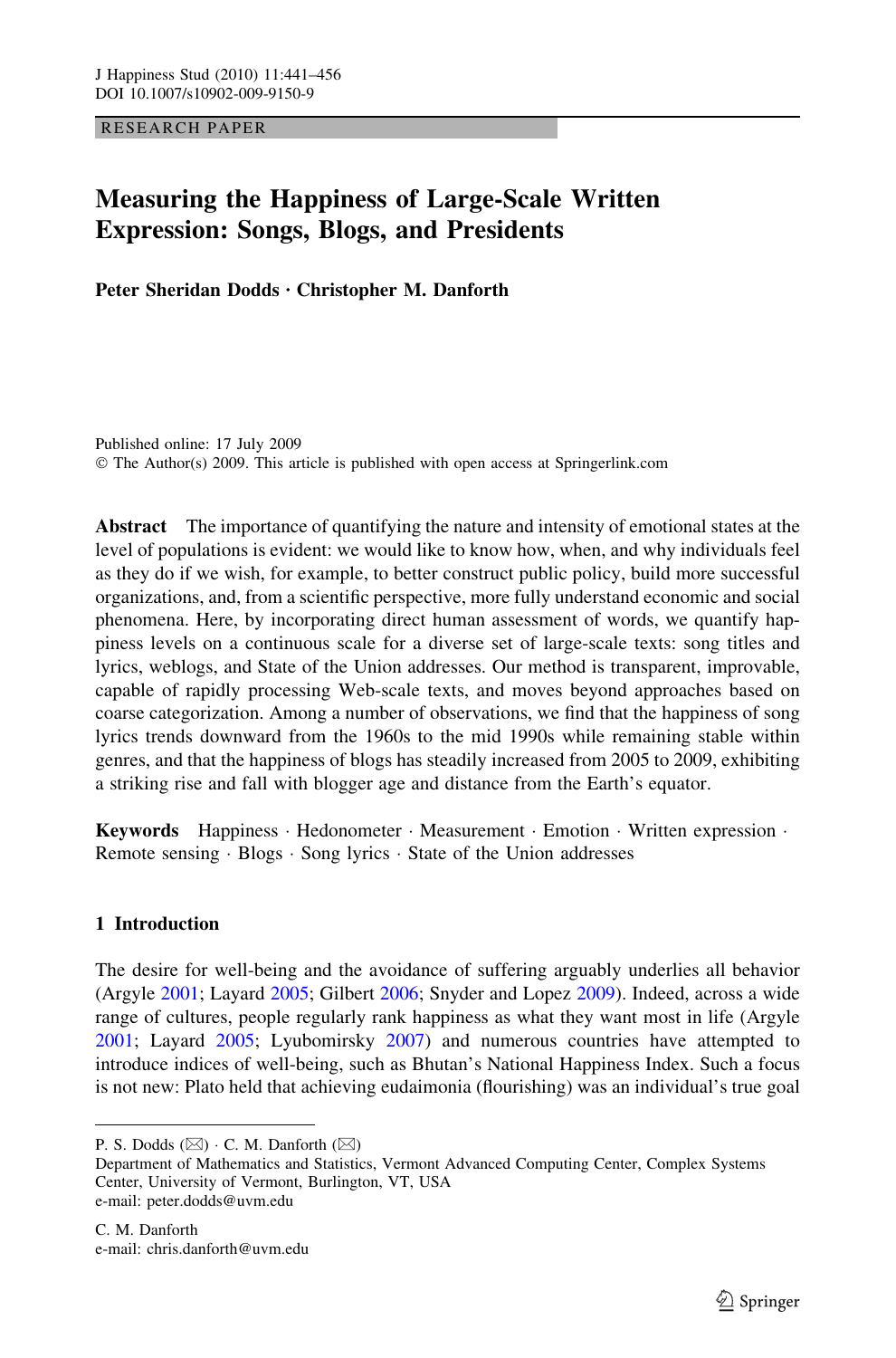(Jones [1970](#page-15-0)), Bentham's hedonistic calculus and John Stuart Mill's refinements (Russell [1961\)](#page-16-0) sought to codify collective happiness maximization as the determinant of all moral action, and in the United States Declaration of Independence, Jefferson famously asserted the three unalienable rights of 'life, liberty, and the pursuit of happiness.'

In recognizing the importance of quantifying well-being, we have seen substantial interest and progress in measuring how individuals feel in a wide range of contexts, particularly in the fields of psychology (Osgood et al. [1957;](#page-15-0) Csikszentmihalyi et al. [1977;](#page-15-0) Csikszentmihalyi [1990;](#page-15-0) Gilbert [2006](#page-15-0)) and behavioral economics (Kahneman et al. [2004;](#page-15-0) Layard [2005](#page-15-0)). Most methods, such as experience sampling (Conner Christensen et al. [2003\)](#page-15-0) and day reconstruction (Kahneman et al. [2004](#page-15-0)), are based on self-reported assessments of happiness levels and are consequently invasive to some degree; dependent on memory and self-perception, which degrades reliability (Killworth and Bernard [1976\)](#page-15-0); likely to induce misreporting (Martinelli and Parker [2009](#page-15-0)); and limited to small sample sizes due to costs.

Complementing these techniques, we would ideally also have some form of transparent, non-reactive, population-level hedonometer (Edgeworth [1881](#page-15-0)) which would remotely sense and quantify emotional levels, either post hoc or in real time (Mishne and de Rijke [2005\)](#page-15-0). Our method for achieving this goal based on large-scale texts is to use human evaluations of the emotional content of individual words within a given text to generate an overall score for that text. Our method could be seen as a form of data mining (Witten and Frank [2005;](#page-16-0) Tan et al. [2005](#page-16-0)), but since it involves human assessment and not just statistical or machine learning techniques, could be more appropriately classed as 'sociotechnical data mining.' In what follows, we explain the evaluations we use, how we combine these evaluations in analysing written expression, and address various issues concerning our measure.

For human evaluations of the 'happiness' level of individual words, we draw directly on the Affective Norms for English Words (ANEW) study (Bradley and Lang [1999\)](#page-15-0). For this study, participants graded their reactions to a set of 1034 words with respect to three standard semantic differentials (Osgood et al. [1957\)](#page-15-0) of good-bad (psychological valence), active-passive (arousal), and strong-weak (dominance) on a 1–9 point scale with half integer increments. The specific words tested had been previously identified as bearing meaningful emotional content (Mehrabian and Russell [1974;](#page-15-0) Bellezza et al. [1986](#page-14-0)). Here, we focus specifically on ratings of psychological valence. [We note that other scales are possible, for example ones that do not presume a single dimension of good-bad, but rather independent scales for good and bad (Diener and Emmons [1984\)](#page-15-0).]

Of great utility to our present work was the study's explanation of the psychological valence scale to participants as a 'happy-unhappy scale.' Participants were further told that ''At one extreme of this scale, you are happy, pleased, satisfied, contented, hopeful. …The other end of the scale is when you feel completely unhappy, annoyed, unsatisfied, melancholic, despaired, or bored'' (Bradley and Lang [1999\)](#page-15-0). We can thus reasonably take the average psychological valence scores for the ANEW study words as measures of average happiness experienced by a reader. For consistency with the literature, we will use the term valence for the remainder of the paper.

The measured average valence of the ANEW study words is well distributed across the entire 1–9 scale, as shown by the bar graph in Fig. [1.](#page-3-0) This suggests we may be able to fashion a measurement instrument based on the ANEW words that has sufficient sensitivity to be of use in evaluating and discriminating texts. Figure [1](#page-3-0) also provides some example words employed in the ANEW study along with their average valence scores.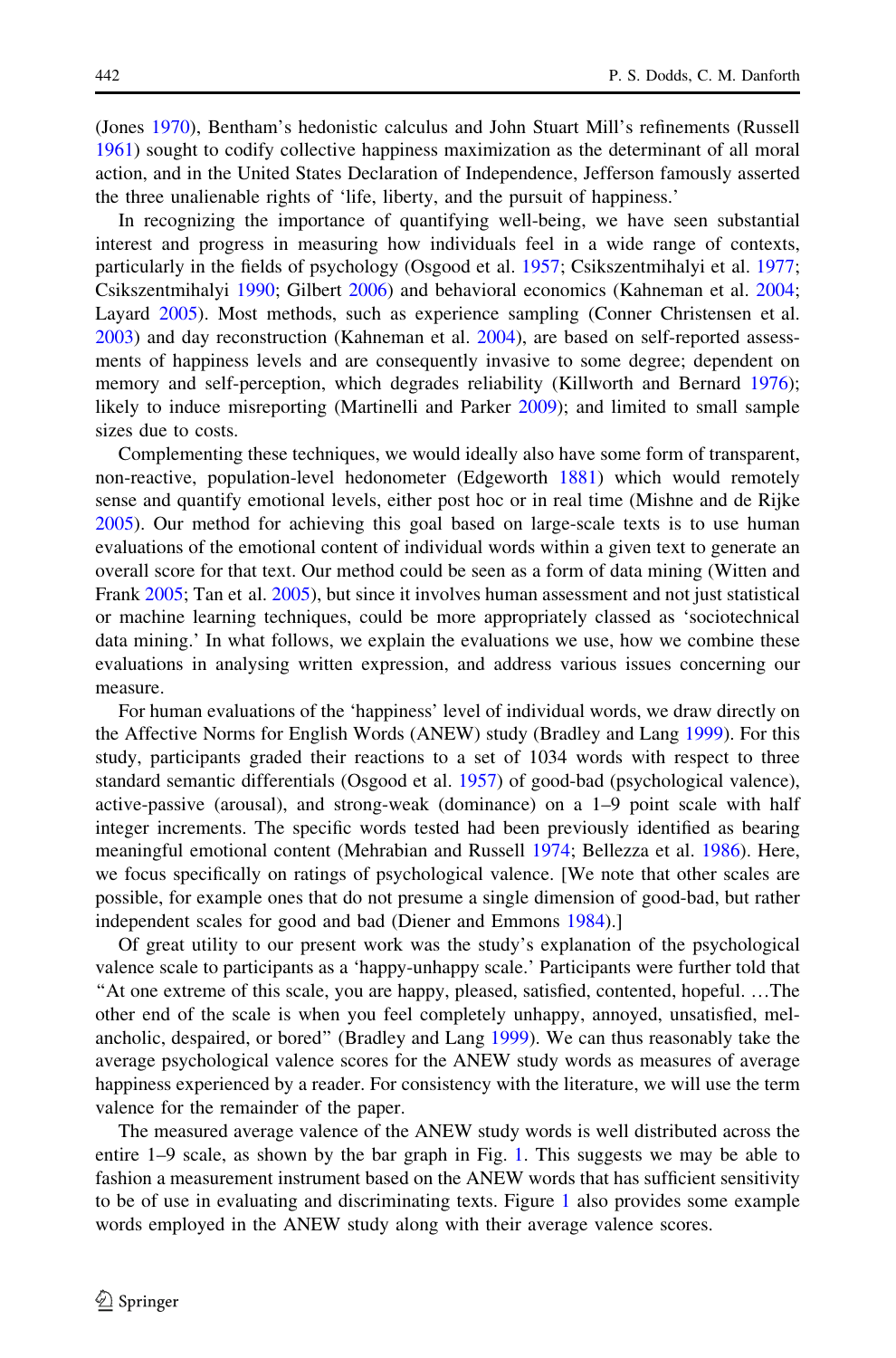<span id="page-3-0"></span>

funeral (1.39) / rape (1.25) / suicide (1.25) disgusted (2.45) / hostage (2.20) / trauma (2.10) fault (3.43) / lawsuit (3.37) / corrupt (3.32) neurotic (4.45) / vanity (4.30) / derelict (4.28) street (5.22) / paper (5.20) / engine (5.20) optimism (6.95) / church (6.28) / pancakes (6.08) luxury (7.88) / trophy (7.78) / glory (7.55) triumphant (8.82) / paradise (8.72) / love (8.72)

Fig. 1 Psychological valence (happiness) distribution for words in the Affective Norms for English Words (ANEW) study (Bradley and Lang [1999](#page-15-0)) along with representative words. Word valence was scored by study participants on a scale ranging from 1 (lowest valence) to 9 (highest valence) with resolution 0.5

To estimate the overall valence score for a text, which we denote by  $v_{\text{text}}$ , we (a) determine the frequency  $f_i$  that the *i*th word from the ANEW study word list appears in the text; and (b) compute a weighted average of the valence of the ANEW study words as

$$
\nu_{\text{text}} = \frac{\sum_{i=1}^{n} v_i f_i}{\sum_{i=1}^{n} f_i} \tag{1}
$$

where  $v_i$  is the ANEW study's recorded average valence for word *i*. As a simple example, take the pangram ''The quick brown fox jumps over the lazy dog.'' The three underlined words appear in the ANEW study word list with average valences 6.64, 4.38, and 7.57, respectively. We would therefore assign an overall valence score for the sentence of  $v_{\text{text}} = \frac{1}{3} \times (1 \times 6.64 + 1 \times 4.38 + 1 \times 7.57) \approx 6.20$ . We hasten to add that our method is only reasonable for large-scale texts where we can demonstrate robustness, and we discuss this in detail below. In Fig. 2, we also outline our measurement schematically, using the example of Michael Jackson's lyrics. To give a sense of range, for the texts we analyse



Fig. 2 A schematic example of our method for measuring the average psychological valence of a text, in this case the lyrics of Michael Jackson's Billie Jean. Average valences for the song Billie Jean, the album Thriller, and all of Jackson's lyrics are given at right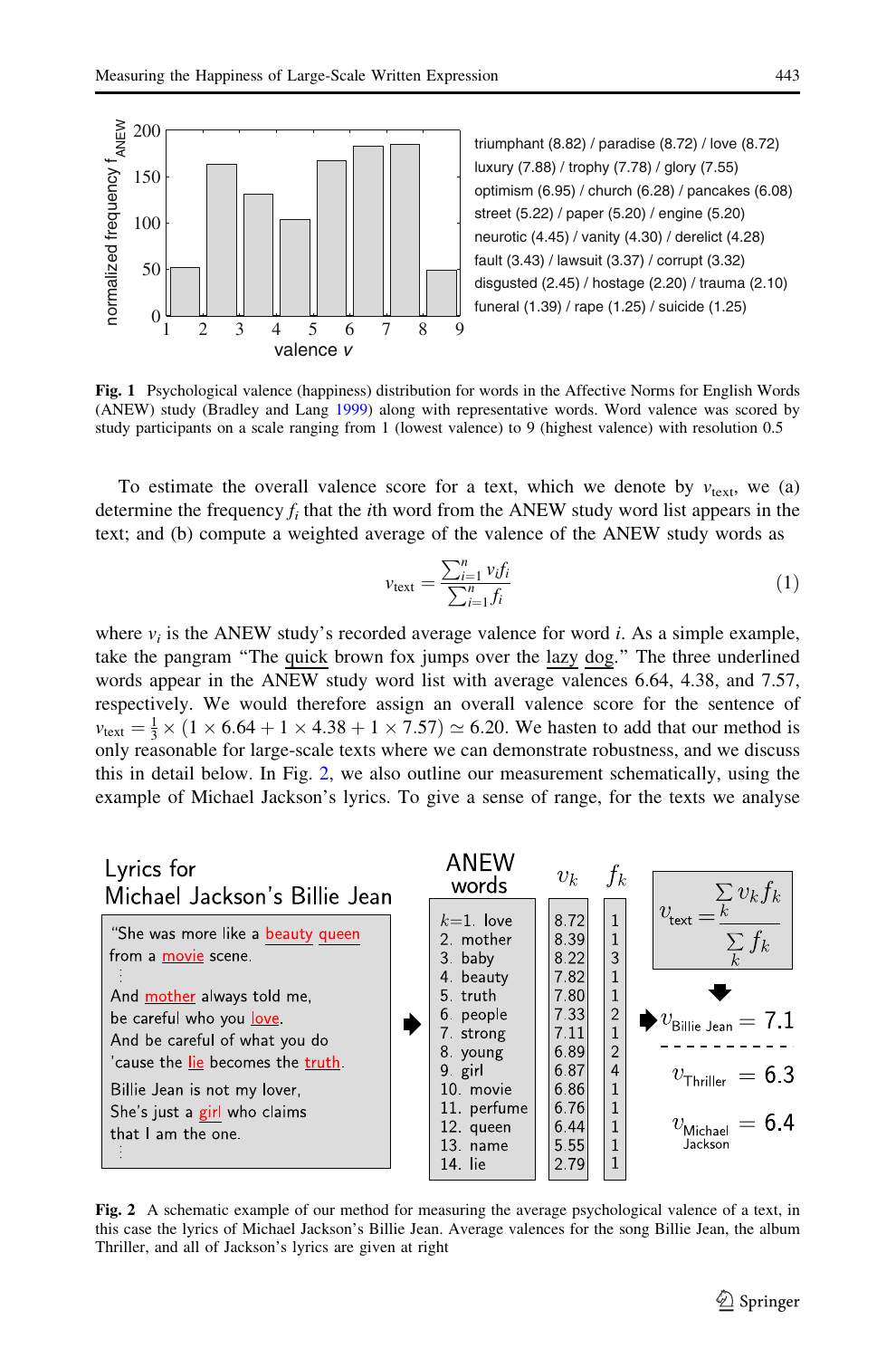here, we find that average valence typically falls between 4.5 and 7.5 (our results for lyrics below will give concrete examples for these limiting values).

Our general focus is thus on quantifying how writings are received rather than on what an author may have intended to convey emotionally. Nevertheless, as we discuss below, we attempt to understand the latter with our investigations of blogs.

In using the ANEW data set, we also take the viewpoint that direct human assessment remains, in many complex contexts, superior to artificial intelligence methods. Describing the content of an image, for example, remains an extremely difficult computational problem, yet is trivial for people (von Ahn [2006\)](#page-16-0).

Since our method does not account for the meaning of words in combination, it is suitable only for large-scale texts. We argue that the results from even sophisticated natural language parsing algorithms (Riloff and Wiebe [2003](#page-15-0)) cannot be entirely trusted for smallscale texts, as individual expression is simply too variable (Lee [2004](#page-15-0)) and must therefore be viewed over long time scales (or equivalently via large-scale texts). Problematically, the desired scalability is a barrier for such parsing algorithms which run slowly and still suffer from considerable inaccuracy. With our method based on the ANEW data set, we are able to collect and rapidly analyze very large corpuses, giving strength to any statistical assessment. Indeed, with advances in cloud computing, we see no practical limit to the size of meaningful corpuses we can analyse.

A key aspect of our method is that it allows us to quantify happiness on a continuum. By comparison, previous analyses have focused on differences in frequency of words belonging to coarse, broad categories (Cohn et al. [2004\)](#page-15-0), such as 'negative emotion', 'no emotion', and 'positive emotion'. For example, using a category-based approach and covering a smaller scale in time and population size than we do here, studies of blogs over a single day have found that content and style vary with age and gender, suggesting automated identification of author demographics is feasible (Schler et al. [2006](#page-16-0)). However, comparisons between data sets using broad categorical variables are not robust, even if the categories can be ordered. Consider two texts that have the same balance of positive and negative emotion words. Without a value of valence for individual words, we are unable to distinguish further between these texts, which may easily be distinct in emotional content. By using the ANEW data set, we are able to numerically quantify emotional content in a principled way that can be refined with future studies of human responses to words.

#### 2 Description of Large-Scale Texts Studied

We use our method to study four main corpuses: song lyrics, song titles, blog sentences written in the first person and containing the word ''feel'', and State of the Union addresses. Before exploring valence patterns in depth for these data sets, we first provide some summary statistics relevant to our particular interests, and we also detail our sources.

Table [1](#page-5-0) records the total number of words and ANEW words in each data set, along with the number of individual authors. The relative proportions of ANEW words within the four corpuses range from 3.5% (State of the Union) to 9.2% (song titles). These percentages are not insubstantial due to Zipf's law (Zipf [1949](#page-16-0)) and the high prevalence of articles, prepositions, etc., in language. Approximately 175 words account for half of all words in the British National Corpus, for example, with the five distinctly neutral words 'the', 'of', 'and', 'a', and 'in' comprising over 15%.

Table [2,](#page-5-0) shows the five most frequent ANEW words for each data set, presenting a kind of essence for each corpus. The top five words in song lyrics and titles (which we obtained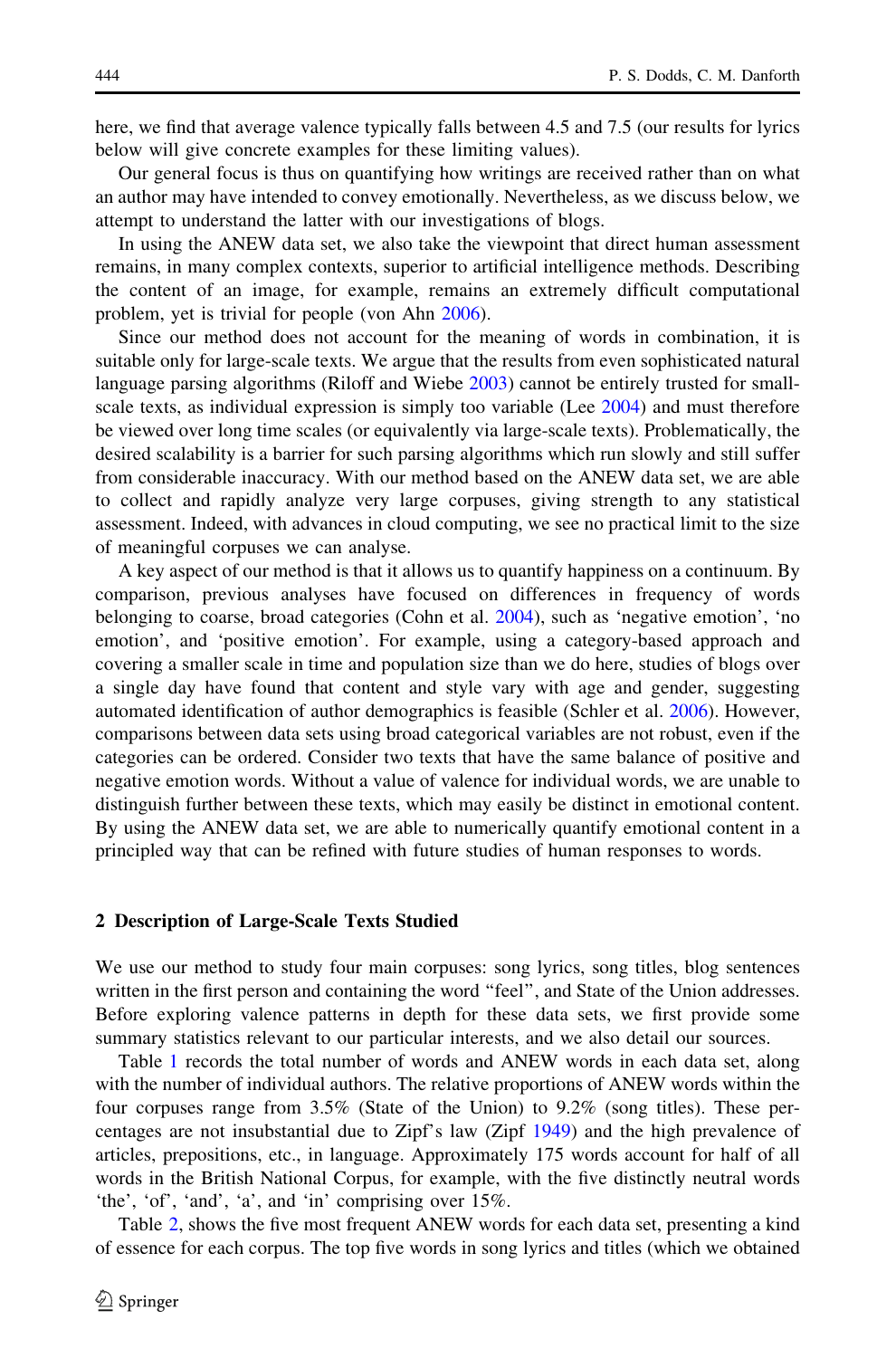| Counts      | Song lyrics      | Song titles      | <b>Blogs</b>     | SOTU         |
|-------------|------------------|------------------|------------------|--------------|
| All words   | 58,610,849       | 60,867,223       | 157,853,709      | 1,796,763    |
| ANEW words  | 3,477,575 (5.9%) | 5,612,708 (9.2%) | 8,697,633(5.5%)  | 61,926(3.5%) |
| Individuals | $\sim$ 20,000    | $\sim 632,000$   | $\sim$ 2,400,000 | 43           |

<span id="page-5-0"></span>Table 1 Total number of words in each corpus along with the number and percentage of words found in the ANEW database

Individuals refers to the number of distinct artists, blogs, and presidents

SOTU State of the Union addresses

Table 2 Top five most frequently occurring ANEW words in each corpus with frequency expressed as a percentage of all ANEW words

| Rank           | Song lyrics      | Song titles     | <b>Blogs</b>      | SOTU               |
|----------------|------------------|-----------------|-------------------|--------------------|
| 1              | Love $(7.37%)$   | Love $(7.39\%)$ | Good (4.89%)      | People $(5.49\%)$  |
| 2              | Time $(4.18\%)$  | Time $(4.19%)$  | Time $(4.72\%)$   | Time $(4.09\%)$    |
| 3              | Baby (2.75%)     | Baby (2.75%)    | People $(3.94\%)$ | Present $(3.45\%)$ |
| $\overline{4}$ | Life $(2.59\%)$  | Life $(2.60\%)$ | Love $(3.31\%)$   | World (3.10%)      |
| 5              | Heart $(2.14\%)$ | Heart $(2.15%)$ | Life $(3.13%)$    | War $(2.98\%)$     |
|                |                  |                 |                   |                    |

SOTU State of the Union addresses

from different databases, see below) are very similar in prevalence, with 'love' unsurprisingly being the dominant word. Blogs evince a more social aspect with 'people' and 'life' in the top five, while the nature of State of the Union addresses is reflected in the disproportionate appearance of 'world' and 'war.'

Figure [3](#page-6-0) shows the normalized abundances of ANEW study words appearing in our various corpuses, as a function of their average valence. We include the example of Michael Jackson's lyrics for reference. The insets for each plot show the same distributions but now normalized by the underlying frequency distribution of ANEW words (Fig. [1](#page-3-0)). These insets reveal that song lyrics are weighted towards high valence words, and the mode bin is 8–9. Blogs, by contrast, have more low valence words resulting in a bimodal distribution, though the mode bin is again 8–9. State of the Union addresses favor high valence words in the 7–8 bin and show less negativity than blogs.

We obtained our four data sets as follows. We downloaded lyrics to 232,574 songs composed by 20,025 artists between 1960 and 2007 from the website [http://www.](http://www.hotlyrics.net) [hotlyrics.net](http://www.hotlyrics.net) and tagged them with their release year and genre using the Compact Disc Data Base available online at <http://www.freedb.org>. We separately obtained from <http://www.freedb.org> a larger database of song titles and genre classifications. Starting August, 2005, first person sentences using the word feel (or a conjugated form) were extracted from blogs and made available through the website [http://www.wefeelfine.org,](http://www.wefeelfine.org) via a public API (Harris and Kamvar [2009\)](#page-15-0). Demographic data was furnished by the site when available. These sentences appeared in over 2.3 million unique blogs during a 47 month span starting in August 2005. In total, we retrieved 9,113,772 sentences which appeared during the period August 26, 2005 to June 30, 2009, inclusive. For each day, we removed repeat sentences of six words or more to eliminate substantive copied material. We obtained State of the Union messages from the American Presidency Project at [http://www.](http://www.presidency.ucsb.edu) [presidency.ucsb.edu.](http://www.presidency.ucsb.edu) Finally, we accessed the British National Corpus at [http://www.](http://www.natcorp.ox.ac.uk) [natcorp.ox.ac.uk.](http://www.natcorp.ox.ac.uk)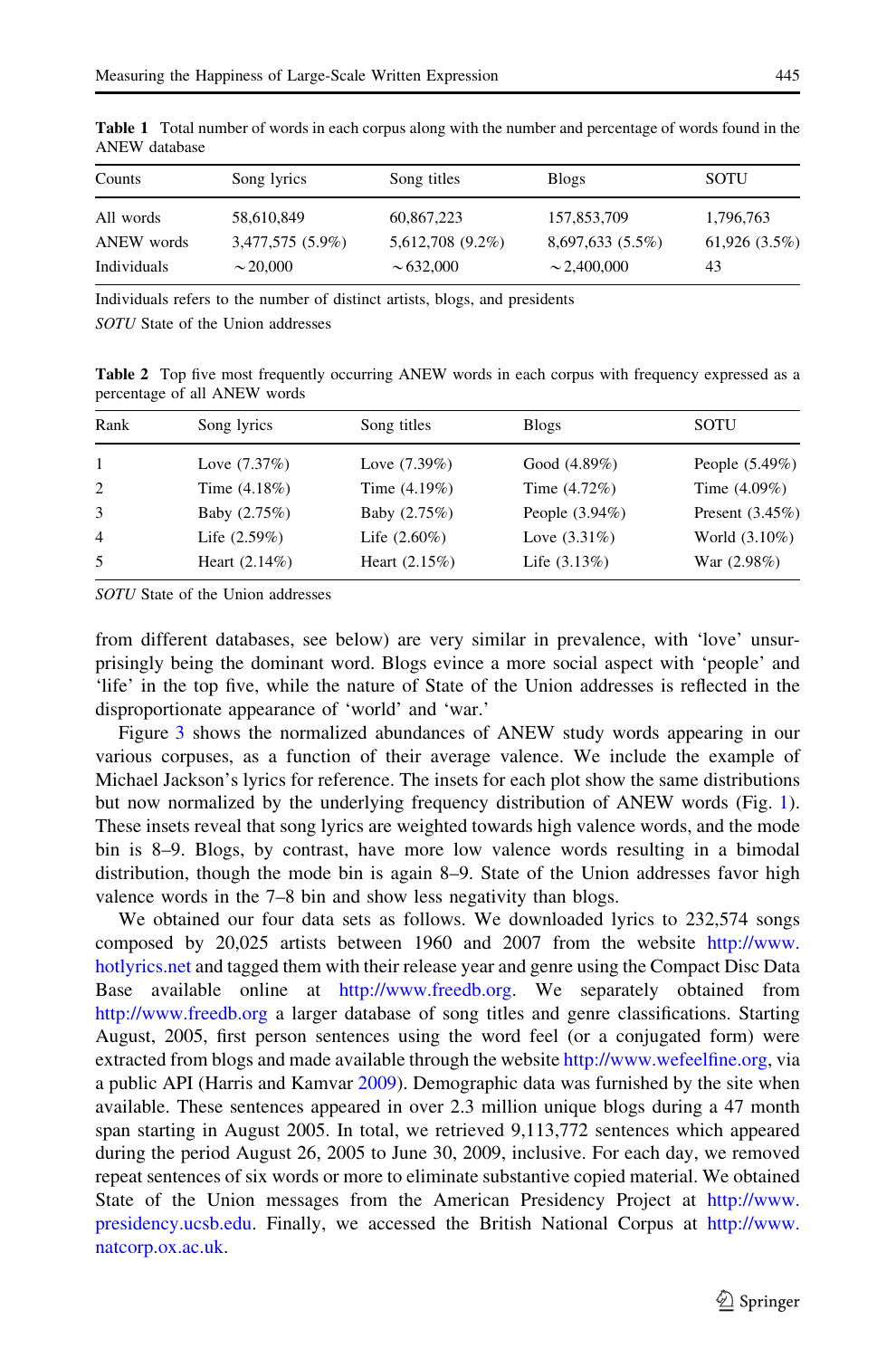<span id="page-6-0"></span>

Fig. 3 Normalized frequency distribution of the ANEW study words binned by valence for the main corpuses (excluding song titles) we study here, along with the more specific example of Michael Jackson's lyrics. *Insets* show ratios of normalized frequencies for corpuses to that of the ANEW study word set

#### 3 Results

We analyse song lyrics first, in part to demonstrate the robustness of our approach. In Fig. [4a](#page-7-0), we show how the average valence of lyrics declines from the years 1961 to 2007. The decline is strongest up until around 1985 and appears to level off after 1995. Since our estimate is based on a partial sample of all words, we need a way of checking its stability. In Fig. [4](#page-7-0)b, we repeat our analysis using 100 random subsets of the ANEW word list with 750 words, removing the overall average valence from each time series to facilitate comparison of the relative change of valence. The downward trend remains for each measurement while the overall average valence shifts (as shown by the inset). For example, as we have noted, love is the most frequent word in song lyrics, and with its high valence, its inclusion or exclusion from the measurement has the most significant impact on the overall average valence. Thus, we are confident that our estimates of relative as opposed to absolute valence are reasonable.

We more finely examine the reason for this decline in valence in Fig. [5](#page-8-0) where we compare individual word prevalence changes in lyrics before and after 1980 using what we term a 'Valence Shift Word Graph.' For these graphs, we rank words by their descending absolute contribution to the change in average valence between the two eras,  $\delta$ . Word i's contribution depends on its change in relative frequency, and its valence relative to the pre-1980 era average. In general, in comparing some text b with respect to a given text  $a$ , we define the valence difference as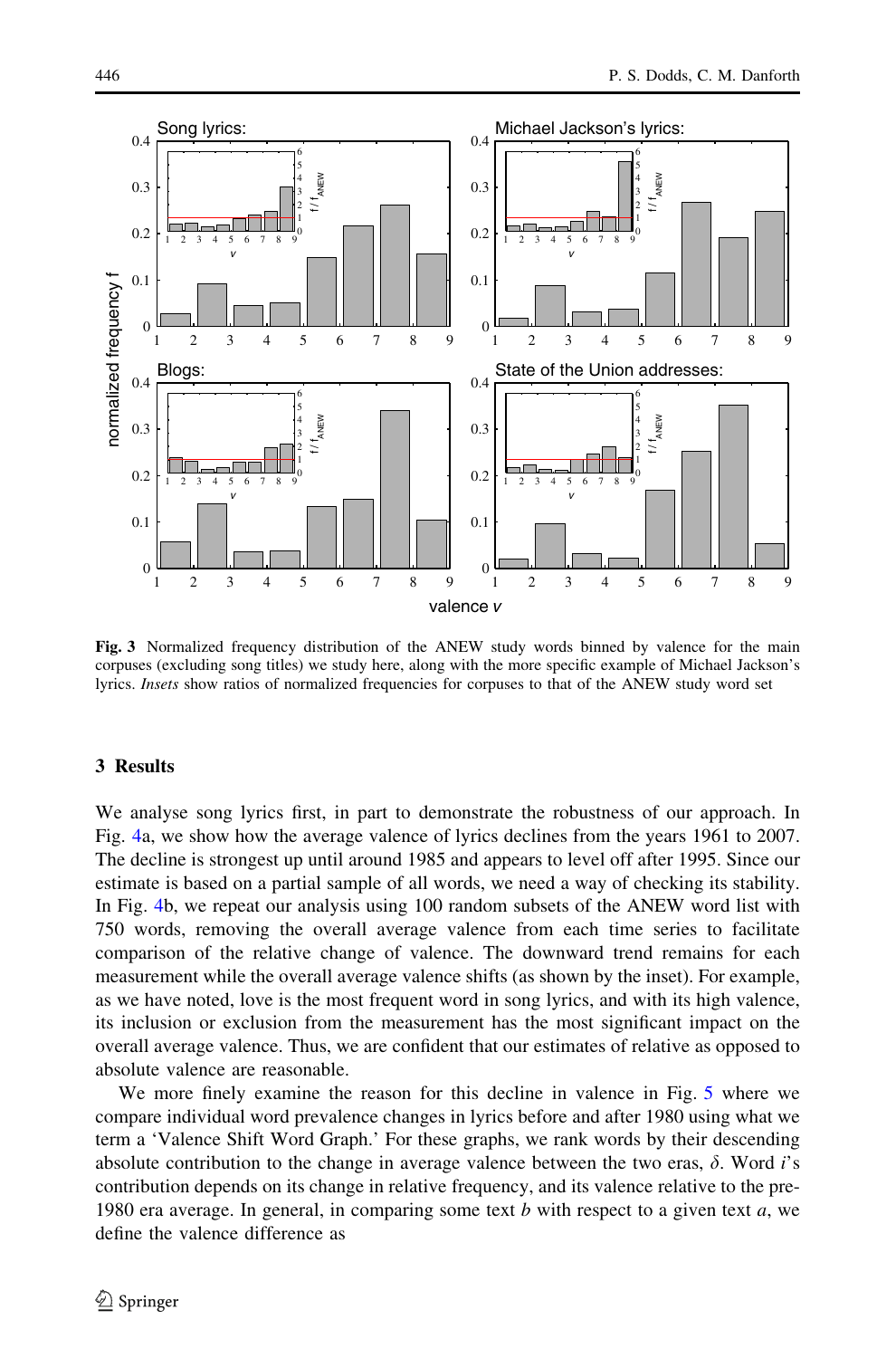<span id="page-7-0"></span>

Fig. 4 a Valence time series for song lyrics, showing a clear downward trend over the 47 year period starting in 1961. Valence is measured by averaging over the valences of individual words from the ANEW study (Bradley and Lang [1999](#page-15-0)) found in songs released in each year. b Box and whisker plot of relative valence time series for song lyrics for 1000 random sets of 750 ANEW words. The overall mean valence  $v_{\text{avg}}$  is removed from each time series for comparison; the *inset* histogram shows the distribution of overall means. Excluding the most frequent words such as 'love' (see Table [2](#page-5-0)) shifts the time series vertically but the downward trend remains apparent in all cases. Boxes indicate first and third quartiles and the median; *whiskers* indicate extent of data or  $1.5\times$  interquartile range; and *outliers* are marked by a gray  $\times$ 

$$
\delta(b, a) = v_b - v_a \tag{2}
$$

and the percentage contribution to this difference by word i as

$$
\Delta_i(b,a) = 100 \times \frac{(p_{i,b} - p_{i,a})(v_i - v_a)}{\delta(b,a)}
$$
\n(3)

where  $p_{i,a}$  and  $p_{i,b}$  are the fractional abundances of word i in texts a and b. As required, summing  $\Delta_i(b,a)$  over all i gives  $+100\%$  or  $-100\%$  depending on whether  $\delta(b,a)$  is positive or negative.

Four basic possibilities arise for each word's contribution, as indicated by the key in Fig. [5.](#page-8-0) A word may have higher or lower valence than the average of text  $a$ , and it may also increase or decrease in relative abundance. Further, the contribution of word i to  $\Delta_i(b,a)$ will be 0 if either the relative prevalences are the same, or the average valence of word  $i$ matches the average of text a. Note that  $\Delta_i(b,a)$  is not symmetric in b and a and is meant only to be used to describe one text  $(b)$  with respect to another  $(a)$ .

Ranking words according to the above definition of  $\Delta_i$  gives us Fig. [5.](#page-8-0) We see that the decrease in average valence for lyrics after 1980 is due to a loss of positive words such as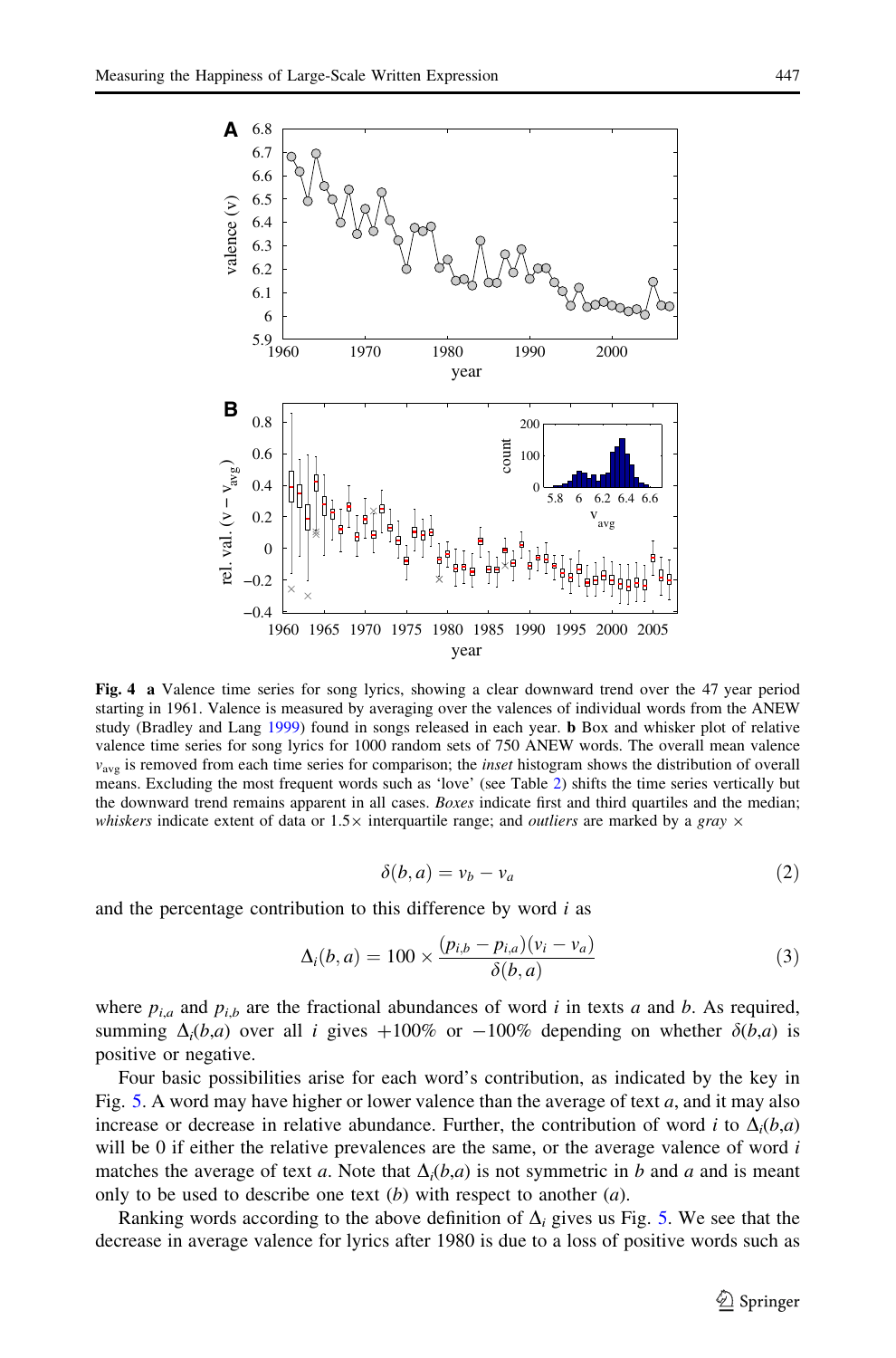<span id="page-8-0"></span>

Per word drop in valence of lyrics from 1980−2007 relative to valence of lyrics from 1960−1979:

Fig. 5 Valence Shift Word Graph: Words ranked by their absolute contributions to the drop in average valence of song lyrics from January 1, 1980 onwards relative to song lyrics from before January 1, 1980. The contribution of word  $i$  is defined in Eq. [3](#page-7-0) and explained in the surrounding text

'love', 'baby', and 'home' (italicized and in red) and a gain in negative words such as 'hate', 'pain', and 'death' (normal font and in blue). These drops are countered by the trends of less 'lonely' and 'sad', and more 'life' and 'god'. The former dominates the latter and the average valence decreases from approximately 6.4 to 6.1. Even though the contribution of 'love' is clearly the largest, the overall drop is due to changes in many word frequencies. And while we are unable to assess words for which we do not have valence, we can make qualitative observations. For example, the word 'not', a generally negative word, accounts for 0.22% of all words prior to 1980 and 0.28% of all words after 1980, in keeping with the overall drop in valence.

To help further unravel this decline in song lyric valence, we show the valence time series for some important music genres in Fig. [6](#page-9-0). For this plot, we move to examining song titles for which we have a more complete data set involving genres. We observe that the valence of individual genres is relatively stable over time, with only rock showing a minor decrease. The ordering of genres by measured average valence is sensible: gospel and soul are at the top while several subgenres of rock including metal and punk, and related variants which emerged through the 1970s exhibit much lower valences. Rap and hip-hop, two other notable genres that appear halfway through the time series, are lower in valence than the main genres of rock and pop, but not to the same degree as metal and punk. Thus, the decline in overall valence does not occur within particular genres, but rather in the evolutionary appearance of new genres that accessed more negative emotional niches. Finally, we show the top ten and bottom ten artists ranked according to valence in Table [3](#page-9-0), given a certain minimum sampling of each artist's lyrics.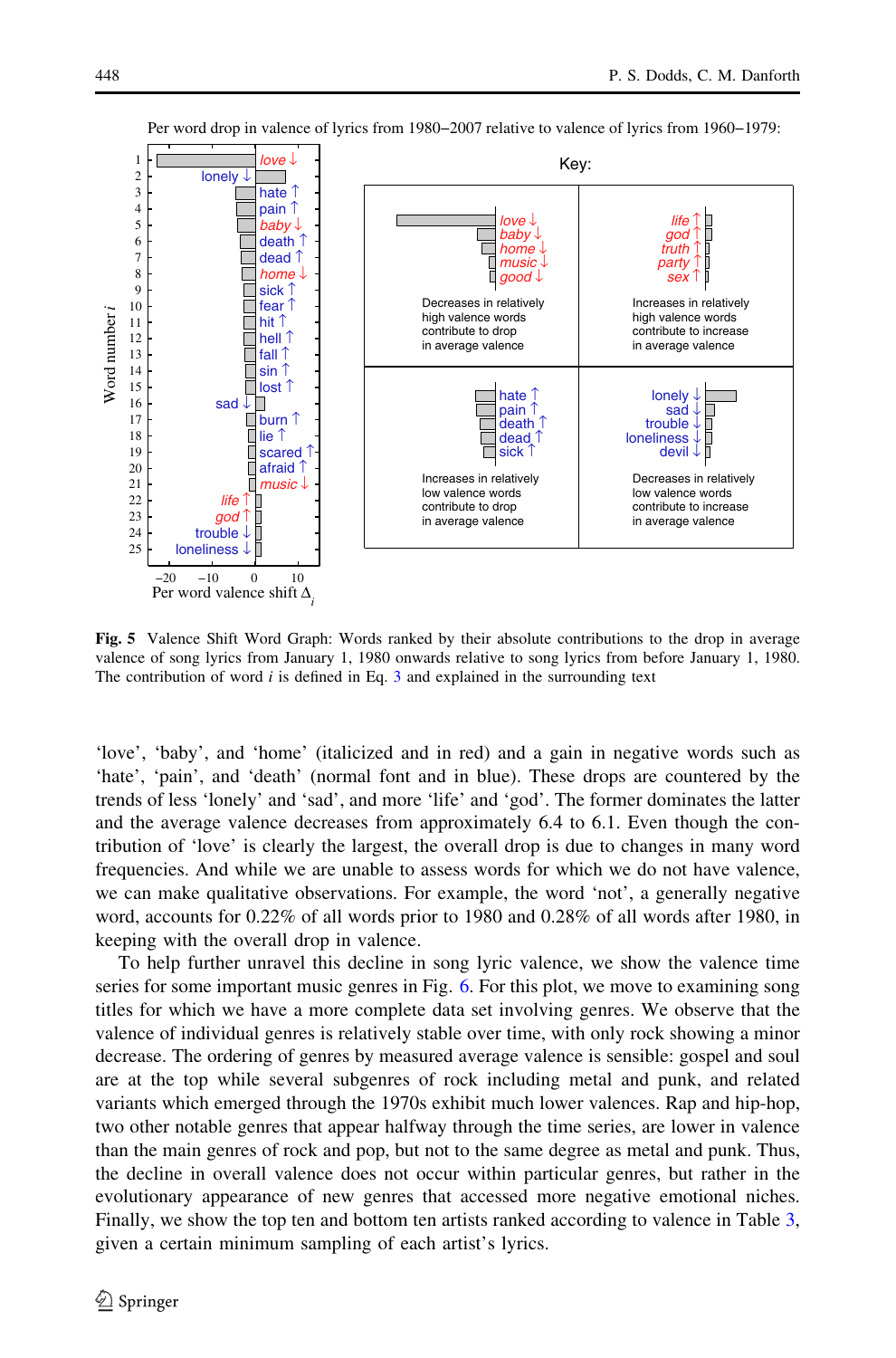<span id="page-9-0"></span>

Table 3 Average valence scores for the top and bottom 10 artists for which we have the lyrics to at least 50 songs and at least 1000 samples of (nonunique) words from the ANEW study word list

| Rank            | Top artists               | Valence | Bottom artists             | Valence |
|-----------------|---------------------------|---------|----------------------------|---------|
| 1               | All 4 One                 | 7.15    | Slayer                     | 4.80    |
| 2               | Luther Vandross           | 7.12    | <b>Misfits</b>             | 4.88    |
| 3               | S Club 7                  | 7.05    | Staind                     | 4.93    |
| $\overline{4}$  | $K$ Ci $\&$ JoJo          | 7.04    | Slipknot                   | 4.98    |
| 5               | Perry Como                | 7.04    | Darkthrone                 | 4.98    |
| 6               | Diana Ross & the Supremes | 7.03    | Death                      | 5.02    |
| $7\phantom{.0}$ | <b>Buddy Holly</b>        | 7.02    | <b>Black Label Society</b> | 5.05    |
| 8               | <b>Faith Evans</b>        | 7.01    | Pig                        | 5.08    |
| 9               | The Beach Boys            | 7.01    | Voivod                     | 5.14    |
| 10              | Jon B                     | 6.98    | Fear Factory               | 5.15    |

While of considerable intrinsic interest, song lyrics of popular music provide us with a limited reflection of society's emotional state, and we move now to exploring more directly the valence of human expression. The proliferation of personal online writing such as blogs gives us the opportunity to measure emotional levels in real time. At the end of 2008, the blog tracking website <http://www.technorati.com> reported it had indexed 133 million blog records. Blogger demographics are broad with an even split between genders and high racial diversity with some skew towards the young and educated (Lenhart and Fox [2006](#page-15-0)).

We have examined nearly 10 million blog sentences retrieved via the website [http://www.wefeelfine.org,](http://www.wefeelfine.org) as we have described in detail above. In focusing on this subset of sentences, we are attempting to use our valence measures not only to estimate perceived valence but also the revealed emotional states of blog authors. We are thus able to present results from what might be considered a very basic remote-sensing hedonometer.

In Fig. [7,](#page-10-0) we plot average monthly valence as a function of time for blogs. We first see that over the time period examined, our subset of blog sentences gradually increase in valence, rising from an average of around 5.75 to over 6.0. Within individual years, there is generally an increase in valence over the last part of the year. In 2008, after a midyear dip, perhaps due to the economic recession, valence notably peaks in the last part of the year and appears to correlate with the US presidential election.

We highlight a number of specific dates which most sharply depart from their month's average: Christmas Day; Valentine's Day; September 11, 2006, the fifth anniversary of the World Trade Center and Pentagon attacks in the United States; September 10 in other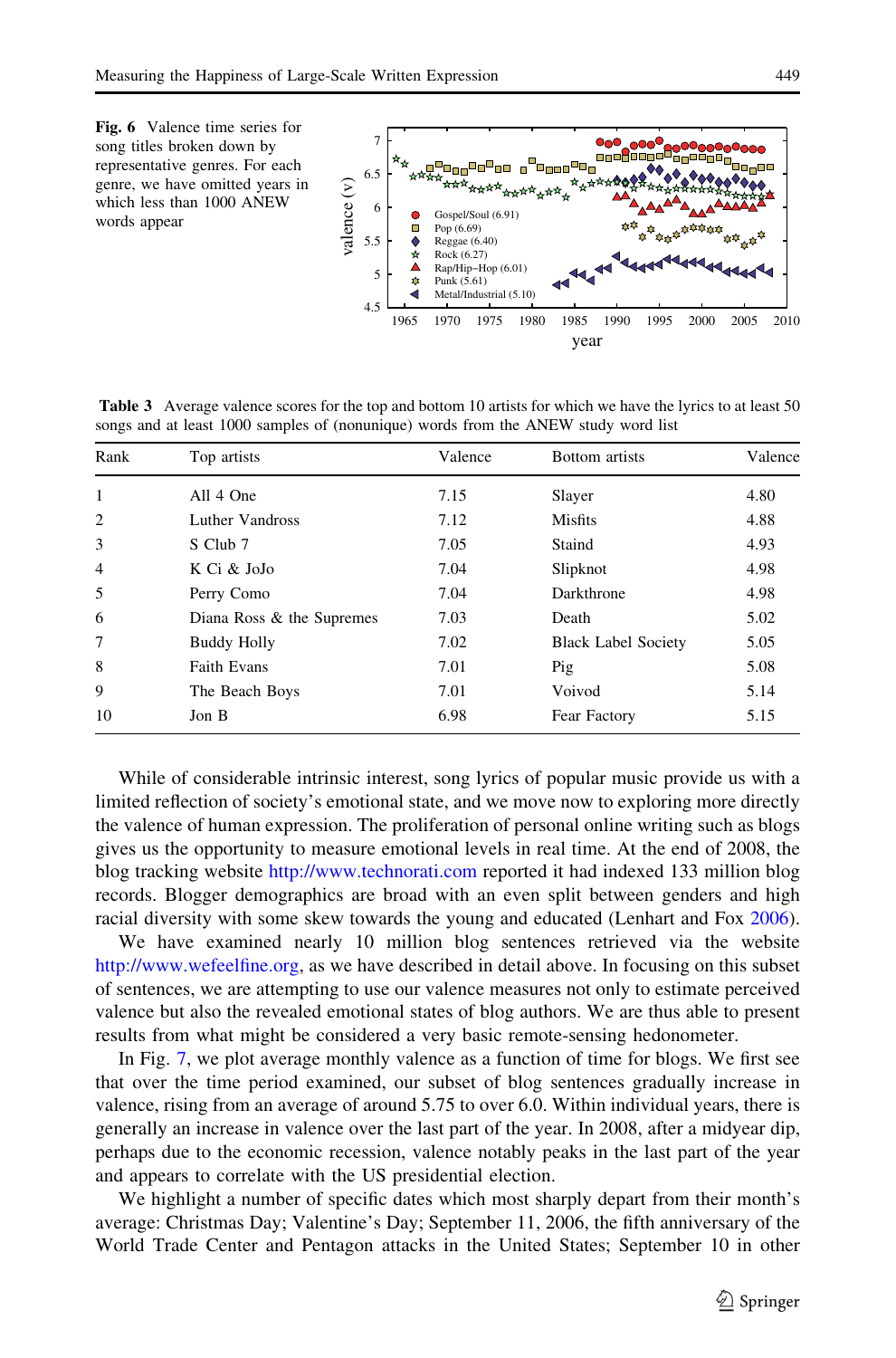<span id="page-10-0"></span>

Fig. 7 Time series of average monthly valence for blog sentences starting with "I feel..." show a gradual upward trend over 3 years and 8 months. Notable individual days that differ strongly in valence from that of the surrounding month are indicated, including Christmas Day (trees), Valentine's Day (hearts), 9/11 or 9/ 10 (squares), the US Presidential election and inauguration (circles and square), and Michael Jackson's death (star). The gray bar at the top of the graph indicates the days for which we have data with white gaps corresponding to missing data (we have no estimate of valence for Christmas Day, 2006, hence its absence)

years; the US Presidential Election, November 4, 2008; the US Presidential Inauguration, January 20, 2009; and the day of Michael Jackson's death, June 25, 2009 (June 26 and 27 were also equally low).

In Fig. 8, we show three Valence Shift Word Graphs corresponding to September 11, 2006; Valentine's Day, 2008; and US Presidential Election Day, November 4, 2008. The first panel in Fig. 8 shows that the negative words most strongly driving down the average valence of the fifth anniversary of the 9/11 attacks are 'lost', 'anger', 'hate', and 'tragedy'



Fig. 8 Valence Shift Word Graphs for three example dates which are markedly different from the general valence trend shown in Fig. 7. The content of each date's blogs is compared with that of the surrounding month. See Fig. [5](#page-8-0) for an explanation of these graphs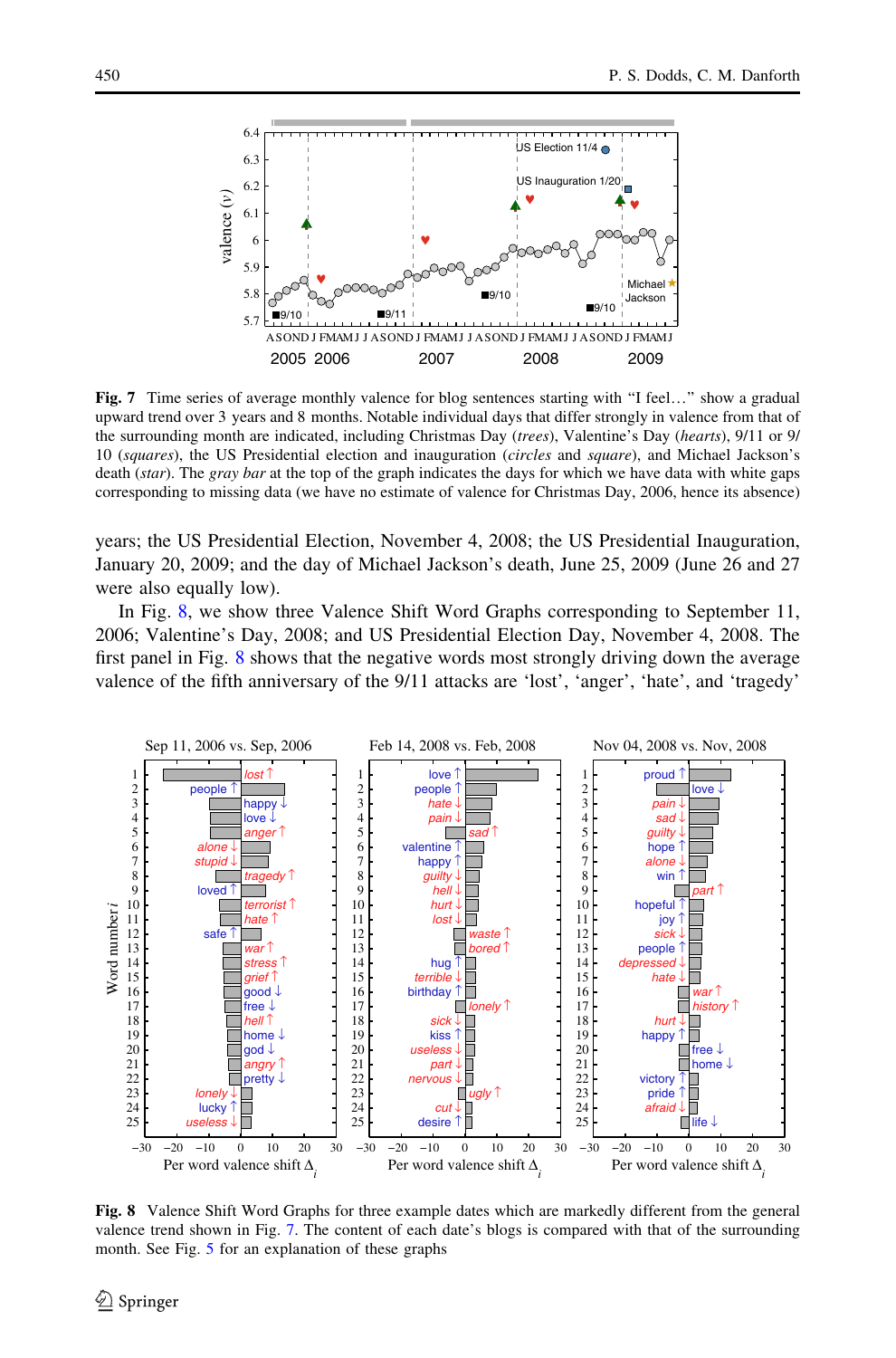<span id="page-11-0"></span>('terrorist' ranks 10th in valence shift). The impact of these words is augmented by a decrease in frequency of 'love' and 'happy', overwhelming the appearance of more 'people' and less 'stupid' and 'alone.' In other years, September 10 rather than September 11 appears to be more clearly negative in tone, perhaps indicating an anticipatory aspect.

Christmas Day and Valentine's Day are largely explained by the increase in frequency of the words Christmas and Valentine, both part of the ANEW word list. But other words contribute strongly. For Christmas Day, there is more 'family' and less 'pain', with an increase in 'guilty' going against the trend. As shown for Valentine's day in 2008 in the second panel of Fig. [8](#page-10-0), 'love' and 'people' are more prevalent, 'hate' and 'pain' less so, countervailed by more 'sad,' 'lonely,' and 'bored.'

The strongest word driving the spike in valence for the 2008 US Election, the happiest individual day in the entire dataset, is 'proud' (third panel of Fig. [8](#page-10-0)). Valence increases also due to a mixture of more positive words such as 'hope' and 'win' as well as a decrease in the appearances of 'pain,' 'sad,' and 'guilty.'

For some blogs, we also have self-reported demographic and contextual information allowing us to make some deeper observations. Figure 9a shows that the average valence of blog sentences follows a pronounced single maximum, convex curve as a function of age. Thirteen and fourteen year-olds produce the lowest average valence sentences (5.58 and 5.55 respectively). As age increases, valence rises until leveling off near 6.0 for ages 45–60, and then begins to trend downwards. Figure [10](#page-12-0) compares 14 year-olds to those of age 45–60, and we see the former disproportionately using low valence words 'sick', 'hate', 'stupid', 'sad', 'depressed', 'bored', 'lonely', 'mad', and 'fat.' The increase is most marked throughout the teenage years with 20 year-olds (5.83) closer in average valence to 45–60 year-olds than to 14 year-olds. At the other end of the age spectrum, individuals in the 75 to 84 age range produce sentences with valence similar to those of 17 year olds.

Our age dependent estimates of valence comport with and extend previous observations of blogs that suggested an increase in valence over the age range 10–30 (Schler et al. [2006\)](#page-16-0). Our results are however at odds with those of studies based on self-reports which largely find little or no change in valence over life times (Easterlin [2001,](#page-15-0) [2003\)](#page-15-0). These latter results have been considered surprising as a rise and fall in valence—precisely what we find here—would be expected due to changes in income (rising) and health (eventually declining) (Easterlin [2001\)](#page-15-0). Our results do not preclude that self-perception of happiness



Fig. 9 a Average valence as a function of blogger's self-reported age. We use the age a blogger will turn in the year of his or her post and an approximately logarithmically growing bin size such that all data points are based on at least 3000 ANEW words. Bin boundaries are indicated by the dashed vertical lines. b Average valence as a function of blogger's absolute latitude. Bins are indicated by vertical gray lines. The first two bins have 8,390 and 26,071 ANEW words and the remainder all have approximately  $10<sup>5</sup>$  or more. c Valence averaged over days of the week for blogs showing a subtle seven-day cycle peaking on Sunday with a trough in the middle of the week. Each day's average is based on at least  $10^6$  ANEW words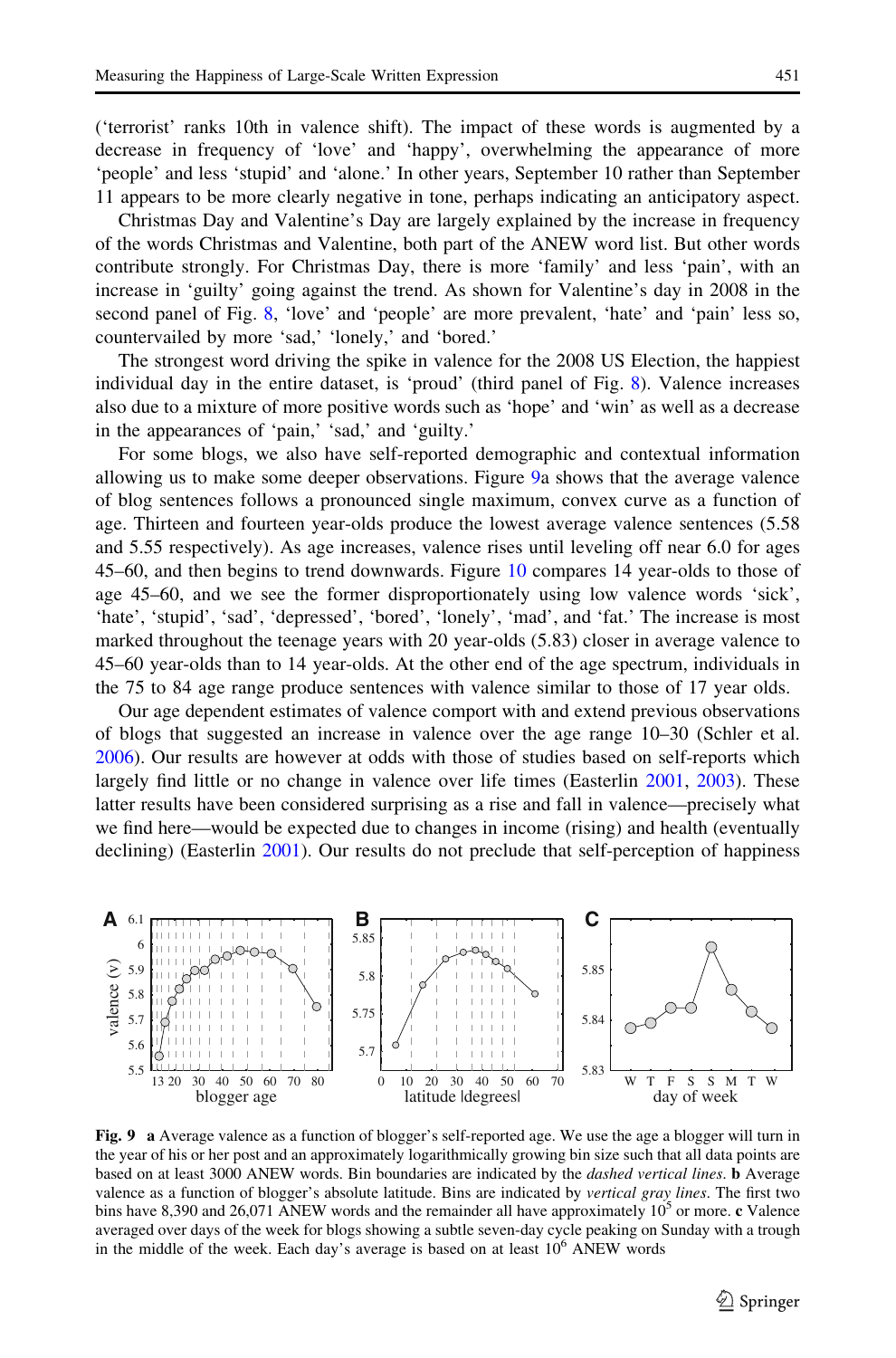<span id="page-12-0"></span>Fig. 10 Valence Shift Word Bloggers age 14 vs. age 45−60 Graph comparing bloggers who list themselves as turning 14 in year of post to those turning 45– 60. The average valences are 5.55 and 5.98 respectively



may indeed be stable, but since our results are based on measured behavior, they strongly suggest individuals do present differently throughout their lifespan. And while we have no data regarding income, because income typically rises with age, our results are sympathetic to recent work that finds happiness increases with income (Stevenson and Wolfers [2008](#page-16-0)), going against the well known Easterlin Paradox, popularized as the notion that 'money does not buy happiness' (Easterlin [1974\)](#page-15-0).

Figure [9b](#page-11-0) shows that the average valence of blog sentences gently rolls over as a function of absolute latitude (i.e., combining both the Northern and Southern Hemispheres). Average valence ranges from 5.71 (for  $0-11.5^\circ$ ) up to 5.83 (for 29.5–44.5°) and then back to 5.78 (for 52.5–69.5). Seasonal Affective Disorder (Rosenthal et al. [1984](#page-15-0)) may be the factor behind the small drop for higher latitudes, though a different mechanism would need to be invoked to account for lower valence near the equator. One possible explanation could be that the relatively higher population of the mid-latitudes leads to stronger social structures (Layard [2005\)](#page-15-0). We find some support for the social argument for individuals near the equator (absolute latitude  $\leq$ 11.5), who we observe more frequently use the words 'sad', 'bored', 'lonely', 'stupid' and 'guilty' and avoid using 'good' and 'people.' On the other hand, the valence drop at higher latitudes (between  $52.5$  and  $69.5^\circ$  absolute latitude) is reflected in the frequency changes of a mixture of social, psychological, and some conditions-related words: 'sick', 'guilty', 'cold', 'depressed', and 'headache' all increase, 'love' and 'life' decrease, offset by less 'hurt' and 'pain' and more 'bed' and 'sleep.'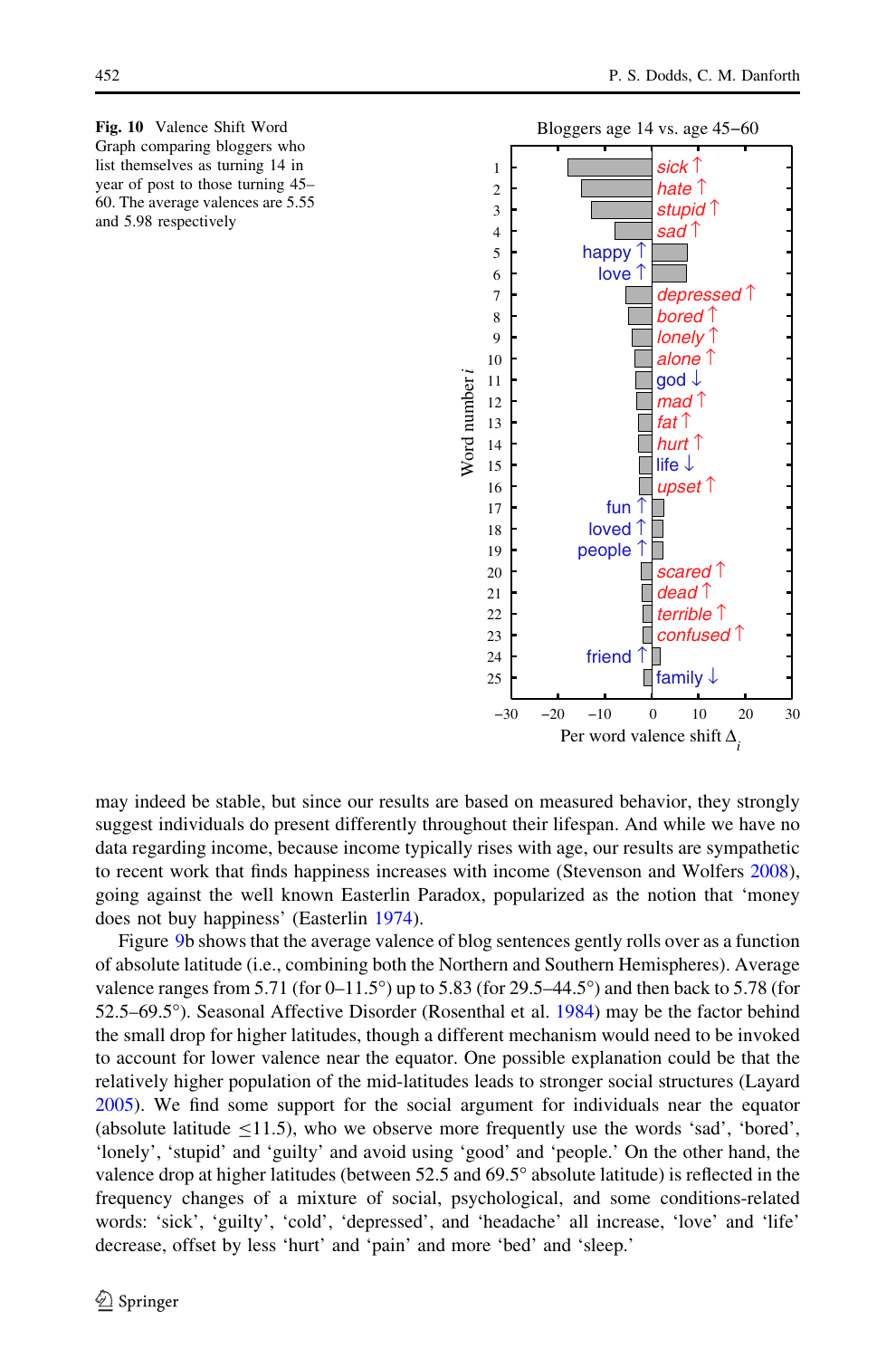At a much more subtle level, a weekly cycle in valence is visible in blog sentences (Fig. [9c](#page-11-0)). A relatively sharp peak in valence occurs on Sunday, after which valence steadily drops daily to its lowest point on Wednesday before climbing back up. Monday, contrary to commonly held perceptions but consistent with previous studies (Stone et al. [1984\)](#page-16-0), exhibits the highest average valence after Sunday, perhaps indicating a lag effect.

We also observe some variation among countries. Of the four countries with at least  $1\%$ representation, the United States has the highest average valence (5.83) followed by Canada (5.78), the United Kingdom (5.77), and Australia (5.74).

In terms of gender, males exhibit essentially the same average valence as females (5.89 vs. 5.91). Females however show a larger variance than males (4.75 vs. 4.44) in agreement with past research (Snyder and Lopez [2009](#page-16-0)). We further find females disproportionately use the most impactful high and low valence words separating the two genders: 'love', 'baby', 'loved' and 'happy' on the positive end, and 'hurt', 'hate', 'sad', and 'alone' on the negative end. In fact, of the top 15 words contributing to  $\delta$  (female, male), the only one used more frequently by males is the rather perfunctory word 'good.'

We turn to our last data set, State of the Union (SOTU) addresses for the United States. These addresses, which include both speeches and written reports, grant us a starting point for assessing the emotional temperature of the United States over its 220 year history, as may or may not have been intended by the authors. Figure 11 shows a valence time series for SOTU addresses binned by President. In comparison to our lyrics and blog data sets, SOTU addresses comprise far fewer words and the observations we make are consequently more speculative. Nevertheless, we do find some resonance between the valence level of SOTU addresses and major historical events.

The presidents with the highest average valence scores are Kennedy (6.41), Eisenhower (6.38), and Reagan (6.38), all of whose speeches are tightly clustered around their means. Eisenhower and Kennedy reach a high point after a period of relatively low valence starting with the First World War through and beyond which Wilson's speeches steeply drop from an initial 6.58 in 1913 to 5.88 in 1920. The mean valence of Coolidge's addresses provide the single exception during this time. Coolidge's successor Hoover's low average is largely due to his speech in 1930, the first one given after the stock market crash of October 29, 1929—Black Tuesday—which marked the beginning of the Great Depression; his speeches are burdened with 'depression', 'debt', 'crisis', and 'failure.' While Franklin Roosevelt's overall average valence is low, the first eight of his four term stay in office range from 6.06 to 6.34. His last four speeches, coming during the Second World War (1942–1945), are sharply lower in valence, ranging from 5.48 to 5.60; 'war' naturally dominates these later



Fig. 11 Average valence of State of the Union addresses, binned by President and plotted against the average of the years the President was in office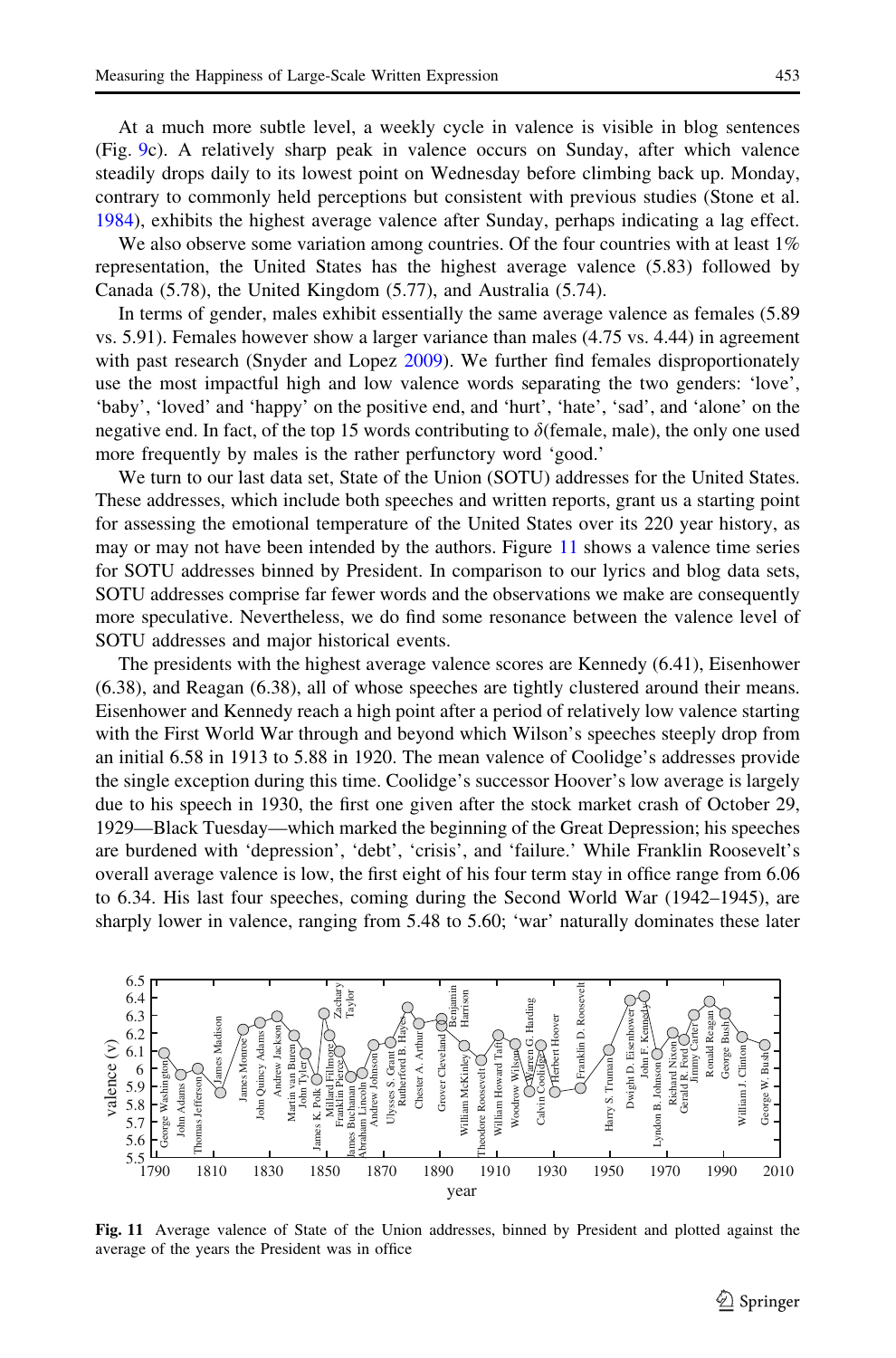<span id="page-14-0"></span>speeches and along with 'fight' and 'destroy', overwhelm the positives of 'peace' and 'victory.'

The large-scale pattern of the 19th Century shows two periods of relatively high valence, 1820–1840 and 1880–1890. The years before and during the American Civil War form a local minimum in valence corresponding to Buchanan and Lincoln.

The recent era shows a drop from Eisenhower and Kennedy's level to that of Johnson (6.08), the latter's first SOTU speech coming just seven weeks after the assassination of Kennedy, and the remainder through the heightening Vietnam War. Valence rises through the 1970s to reach the high of Reagan in the 1980s, from which it has since declined.

#### 4 Concluding Remarks

Undoubtedly, the online recording of social interactions and personal experiences will continue to grow, providing ever richer data sets and the consequent opportunity and need for a wide range of scientific investigations. A natural extension of our work here would be to examine the dynamics of emotions in online interactive contexts, particularly in the realm of contagion (Hatfield et al. [1993](#page-15-0), Fowler and Christakis [2008\)](#page-15-0). If emotional contagion is observable, we would then be in a position to characterize its nature on the spectrum from analogous to an infectious disease (Murray [2002](#page-15-0)) to the more complex threshold-based contagion (Granovetter [1978;](#page-15-0) Dodds and Watts [2004](#page-15-0)). Our technique could also be useful in testing predictive theories of social interactions such as Heise's affect control theory (Heise [1979](#page-15-0)) and Burke's identity control theory (Stets and Tsushima [2001\)](#page-16-0).

While we have been able to make and support a range of observations with our method for measuring the emotional content of large-scale texts, our approach can be improved in a number of ways. A first step would be to perform experiments and surveys to gather emotional content estimates for a more extensive set of individual words. The instrumental lens can also be made more sophisticated by coupling word assessments with detailed demographics of participants. Other approaches not necessarily based on semantic differentials in the manner of the ANEW study could also be naturally explored. Game-based experiments could also be used to assess the emotional content of common word groups and phrases (von Ahn [2006](#page-16-0)), allowing us to better characterize the micro–macro connection between the atoms of words and sentences, and differences in interpretations among various age groups and cultures.

Acknowledgements The authors are grateful to Jonathan Harris and Sep Kamvar, the creators of [http://www.wefeelfine.org;](http://www.wefeelfine.org) for helpful discussions with John Tucker, Lilian Lee, Andrew G. Reece, Josh Bongard, Mary Lou Zeeman, and Elizabeth Pinel; and for the suggestions of three anonymous reviewers.

Open Access This article is distributed under the terms of the Creative Commons Attribution Noncommercial License which permits any noncommercial use, distribution, and reproduction in any medium, provided the original author(s) and source are credited.

#### **References**

Argyle, M. (2001). The psychology of happiness, 2nd edn. New York: Routledge.

Bellezza, F. S., Greenwald, A. G., & Banaji, M. R. (1986). Words high and low in pleasantness as rated by male and female college students. Behavior Research Methods, Instruments & Computers, 18, 299– 203.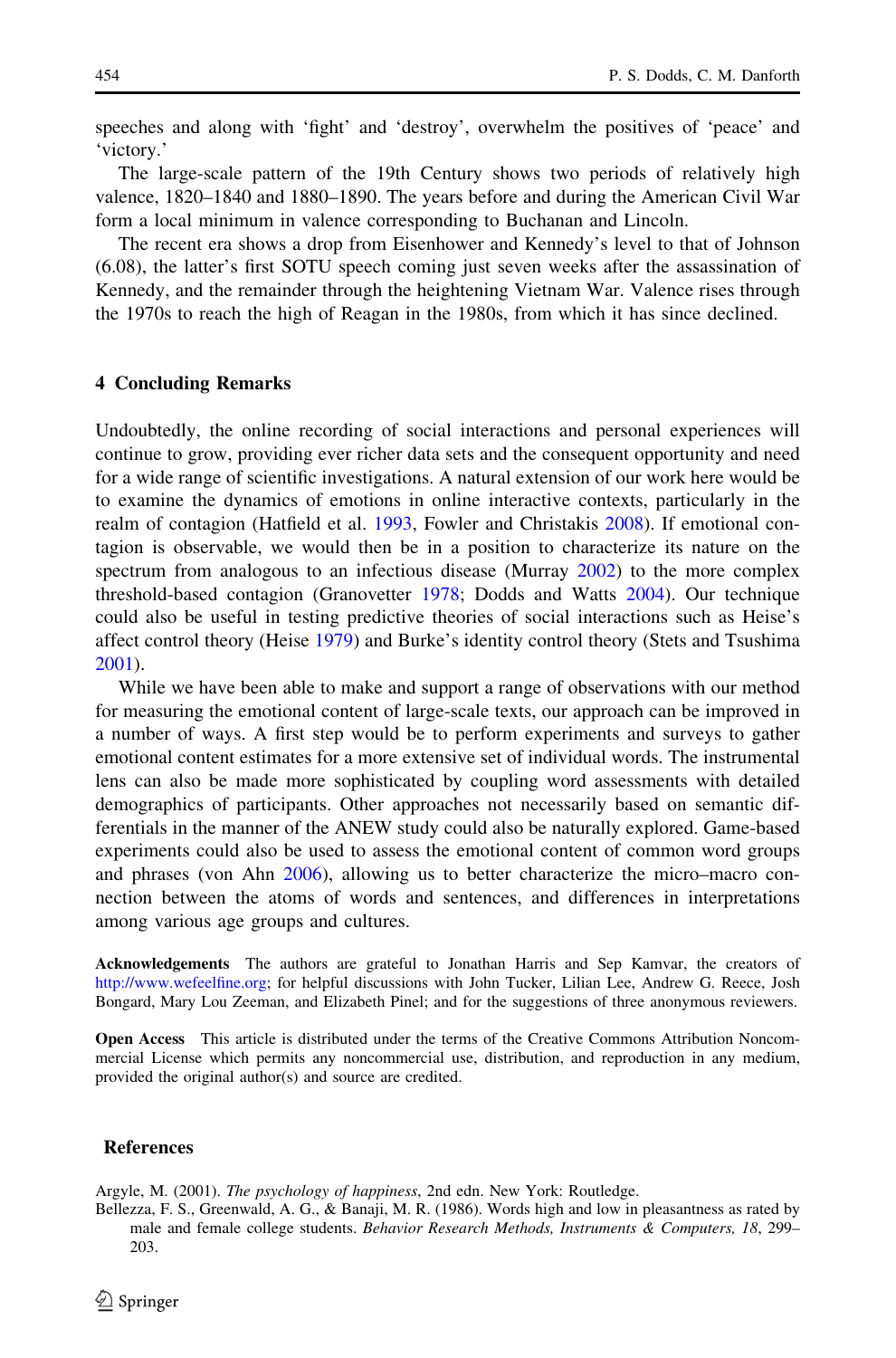- <span id="page-15-0"></span>Bradley, M., & Lang, P. (1999). Affective norms for english words (anew): Stimuli, instruction manual and affective ratings. Technical report c-1, Gainesville, FL: University of Florida.
- Cohn, M. A., Mehl, M. R., & Pennebaker, J. W. (2004). Linguistic markers of psychological change surrounding September 11, 2001. Psychological Science, 15, 687–693.
- Conner Christensen, T., Feldman Barrett, L., Bliss-Moreau, E., Lebo, K., & Kaschub, C. (2003). A practical guide to experience-sampling procedures. Journal of Happiness Studies, 4, 53–78.
- Csikszentmihalyi, M. (1990). Flow. New York: Harper & Row.
- Csikszentmihalyi, M., Larson, R., & Prescott, S. (1977). The ecology of adolescent activity and experience. Journal of Youth and Adolescence, 6, 281–294.
- Diener, E., & Emmons, R. A. (1984). The independence of positive and negative affect. Journal of Personality and Social Psychology, 47, 1105–1117.
- Dodds, P. S., & Watts, D. J. (2004). Universal behavior in a generalized model of contagion. Physical Review Letters, 92. Article #218701.
- Easterlin, R. (1974). Does economic growth improve the human lot? Some empirical evidence. In P. A. David & M. W. Reder (Eds.), Nations and households in economic growth: Essays in honour of Moses Abramowitz (pp. 89–125). New York: Academic Press.
- Easterlin, R. A. (2001). Income and happiness: Towards a unified theory. The Economic Journal, 111, 465– 484.
- Easterlin, R. A. (2003). Explaining happiness. Proceedings of the National Academy of Sciences of the United States of America, 100, 11176–11183.
- Edgeworth, F. Y. (1881). Mathematical physics: An essay into the application of mathematics to moral sciences. London, UK: Kegan Paul
- Fowler, J. H. & Christakis, N. A. (2008). Dynamic spread of happiness in a large social network: longitudinal analysis over 20 years in the Framingham Heart Study. British Medical Journal, 337. Article #2338.
- Gilbert, D. (2006). Stumbling on happiness. New York: Knopf
- Granovetter, M. (1978). Threshold models of collective behavior. American Journal of Sociology, 83(6), 1420–1443.
- Harris, J., & Kamvar, S. (2009). We feel fine: An almanac of human emotion. New York, NY: Scribner.
- Hatfield, E., Cacioppo, J. T., & Rapson, R. L. (1993). *Emotional contagion. Studies in emotion and social* interaction. Cambridge, UK: Cambridge University Press.
- Heise, D. R. (1979). Understanding events: Affect and the construction of social action. New York: Cambridge University Press
- Jones, W. T. (1970). The classical mind. New York: Harcourt, Brace, Jovanovich.
- Kahneman, D., Krueger, A. B., Schkade, D. A., Schwarz, N., & Stone, A. A. (2004). A survey method for characterizing daily life experience: The day reconstruction method. Science, 306(5702), 1776–1780.
- Killworth, P. D., & Bernard, H. R. (1976). Informant accuracy in social network data. *Human Organization*, 35, 269–286.
- Layard, R. (2005). Happiness. London: The Penguin Press.
- Lee, L. (2004). "I'm sorry Dave, I'm afraid I can't do that": Linguistics, statistics, and natural language processing circa 2001. In On the Fundamentals of Computer Science: Challenges C, Opportunities CS, Telecommunications Board NRC (Eds.), Computer science: Reflections on the field, reflections from the field (pp. 111–118). Washington, DC: The National Academies Press.
- Lenhart, A., & Fox, S. (2006). Bloggers: A portrait of the Internet's new storytellers. Technical report. Pew Internet & American Life Project.
- Lyubomirsky, S. (2007). The how of happiness. New York: The Penguin Press.
- Martinelli, C., & Parker, S. W. (2009). Deception and misreporting in a social program. Journal of the European Economic Association, 7, 886–908.
- Mehrabian, A., & Russell, J. A. (1974). An approach to environmental psychology. Cambridge, MA: MIT Press.
- Mishne, G., & de Rijke, M. (2005). Capturing global mood levels using blog posts. AAAI 2006 Spring symposium on computational approaches to analysing weblogs.
- Murray, J. D. (2002). Mathematical biology, 3rd edn. New York: Springer.
- Osgood, C., Suci, G., & Tannenbaum, P. (1957). The measurement of meaning. Urbana, IL: University of Illinois.
- Riloff, E., & Wiebe, J. (2003). Learning extraction patterns for subjective expressions. Conference on empirical methods in natural language processing (EMNLP-03), ACL SIGDAT (pp. 105–112).
- Rosenthal, N. E., Sack, D. A., Gillin, J. C., Lewy, A. J., Goodwin, F. K., Davenport, Y., et al. (1984). Seasonal affective disorder: A description of the syndrome and preliminary findings with light therapy. Archives of General Psychiatry, 41(1), 72–80.